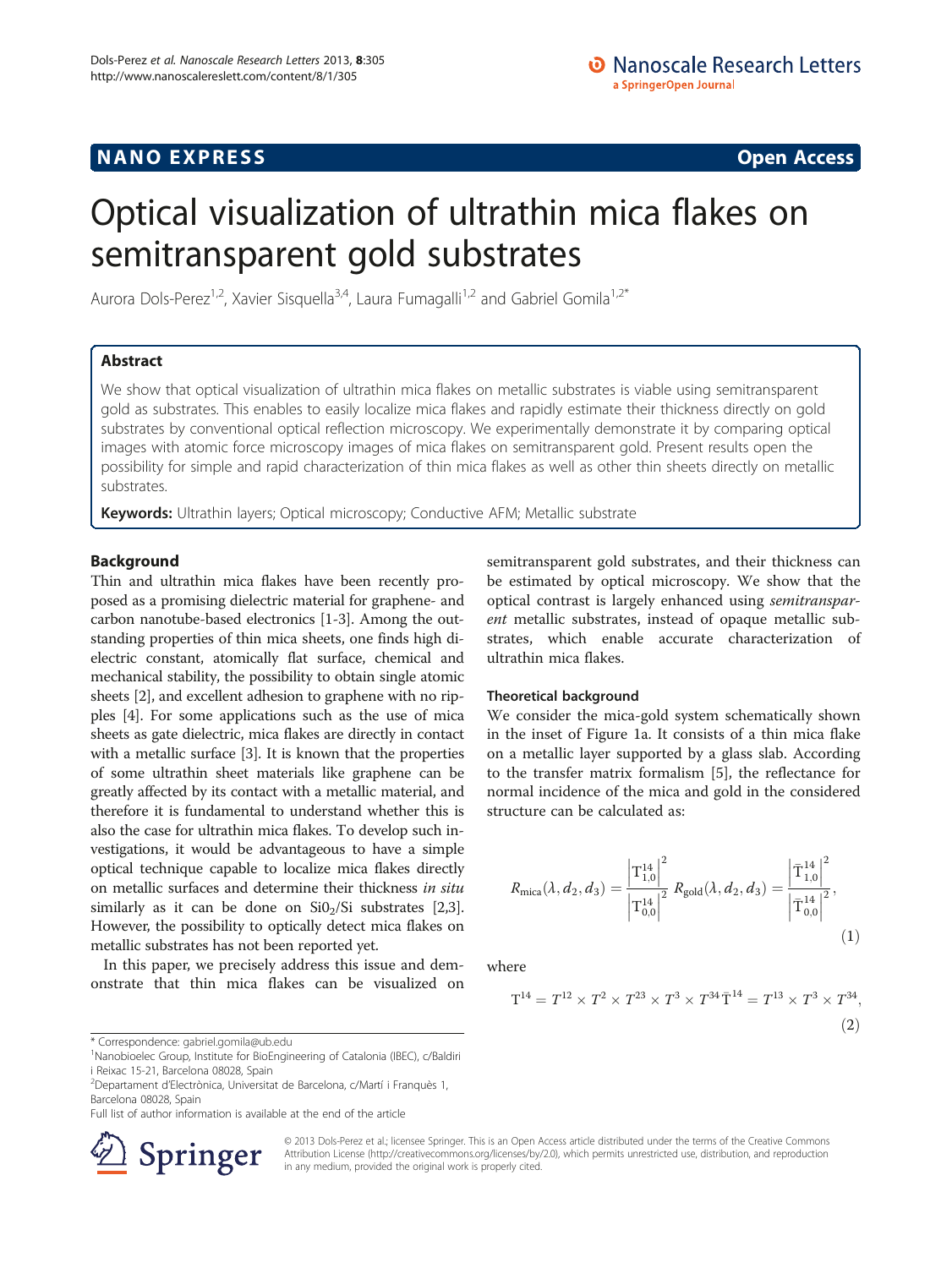<span id="page-1-0"></span>with

$$
T^{j} = \begin{pmatrix} \frac{i}{\lambda} \tilde{n}_{j} d_{j} & 0\\ e^{-i \lambda} \tilde{n}_{j} d_{j} & 0\\ 0 & e^{-i \lambda} \tilde{n}_{j} d_{j} \end{pmatrix} T^{jk} = \frac{1}{t_{jk}} \times \begin{pmatrix} 1 & r_{jk} \\ r_{jk} & 1 \end{pmatrix}
$$
(3)

and

$$
r_{jk} = \frac{\tilde{n}_k - \tilde{n}_j}{\tilde{n}_k + \tilde{n}_j}; \quad t_{jk} = \frac{2\tilde{n}_j}{\tilde{n}_k + \tilde{n}_j}.
$$
 (4)

Here,  $\lambda$  is the wavelength of light, and  $d_2$  and  $d_3$  are the thicknesses of the mica and gold layers, respectively. For simplicity, the glass substrate is assumed to be infinitely thick. Moreover,  $\tilde{n}_i = n_i - i k_i$  is the complex index of refraction of material *j* (where we use  $j = 1$  for air,  $j = 2$  for mica,  $j = 3$  for gold, and  $j = 4$  for glass) with *n* being the real part (index of refraction) and  $k$  the imaginary part (extinction coefficient). We have taken  $\tilde{n}_1 = 1 + i0$  for air,  $\tilde{n}_2 = 1.55 + i0$ for mica [\[2\]](#page-4-0),  $\tilde{n}_3(\lambda) = n(\lambda) - ik(\lambda)$  for gold with tabulated values taken from [\[6](#page-4-0)], and  $\tilde{n}_4 = 1.52 + i0$  for glass. From the reflectance, we can define the optical contrast as:

$$
C_R(\lambda, d_2, d_3) = \frac{R_{\text{mica}} - R_{\text{gold}}}{R_{\text{mica}} + R_{\text{gold}}}.\tag{5}
$$

In Equations [1](#page-0-0) to 5, we have considered a non-null transmission of the gold layer in order to include the case of semitransparent gold.

Figure 1a shows the reflectance spectra for the gold substrate and the mica flakes obtained from Equations [1](#page-0-0) to 4. We have considered two representative thicknesses for the gold layer, that is, 20 nm (continuous lines) and 300 nm (dashed lines), and different mica thicknesses, namely 0 nm (black lines, bare gold), 10 nm (red lines), 30 nm (blue lines), and 50 nm (green lines). The gold thickness of 20 nm represents a semitransparent layer, enabling some light transmission, while the 300-nm-thick gold represents an opaque layer (no light transmission). By comparing the black lines (gold substrate) with the colored lines (mica flakes of different thickness), we observe that the presence of thin mica flakes can significantly modify the reflectivity of the gold substrates and that the reflectance varies as a function of the mica thickness. This means that the presence of mica sheets, and their thickness, should be measurable by reflection optical microscopy directly on gold substrates. The precision of the thickness measurement depends on the thickness of the gold layer and on the wavelength range. Indeed, as shown in Figure 1b, where the optical contrast is given as a function of the wavelength, the optical contrast for opaque gold substrates (dashed lines) is only appreciable in the short wavelength range ( $\lambda$  < 550 nm), while, in the case of semitransparent gold substrates (continuous lines), it is

significant practically in the full range of visible light and again higher in the blue-green region of the spectrum. Importantly, the optical contrast on semitransparent gold is enhanced by a factor between 5 and 16 with respect to the case of an opaque gold substrate for wavelengths  $\lambda$  > 550 nm (see the inset of Figure 1b where the ratio between the contrasts is given). These results indicate that enhanced visualization and thickness estimation of mica flakes can be achieved on semitransparent gold substrates.

The dependence of the optical contrast on the thickness of the mica flakes is shown in Figure 1c for three representative wavelengths ( $\lambda$  = 475, 550, and 650 nm) and for the two thickness values of the gold layer, i.e., 20 nm



Mica thicknesses are 0 nm (black lines, bare gold), 10 nm (red lines), 30 nm (blue lines), and 50 nm (green lines). Gold layer thicknesses are 20 nm (continuous lines) and 300 nm (dashed lines). Inset: schematic representation of the layered structure analyzed. (b) Optical contrast in reflection mode between the mica and gold parts of the sample as a function of the wavelength of light for the same cases considered in (a). Inset: ratio between the contrasts for the two gold layer thicknesses considered. (c) Optical contrast in reflection mode as a function of mica thickness for three representative wave lengths, 475 nm (blue lines), 550 nm (green lines), and 650 nm (red lines), and two gold layer thickness, 20 nm (continuous lines) and 300 nm (dashed lines). (d) Evolution of the mica color (lines) as a function of its thickness in the xy chromatographic space for the case of semitransparent (black line) and opaque (red line) gold substrates.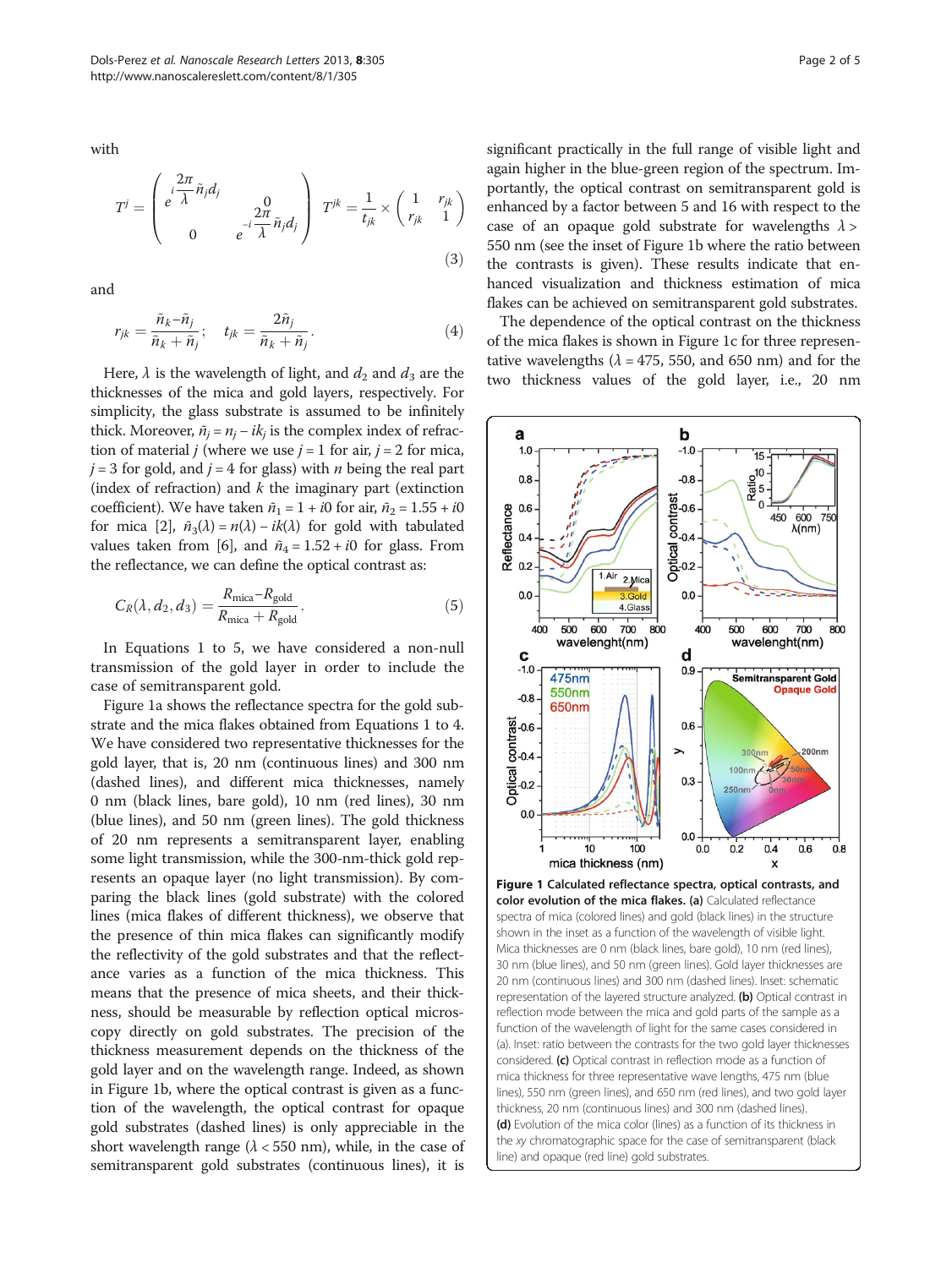(continuous lines, semitransparent gold) and 300 nm (dashed lines, opaque gold). The optical contrast shows an oscillatory behavior characteristic of multilayered structures [[5](#page-4-0)], with an enhanced signal for semitransparent gold (compare continuous and dashed lines of the same color). The oscillatory behavior of the optical contrast is due to an oscillatory behavior of the mica reflectance spectrum, which can be translated into an oscillatory change in the color of the mica flakes perceived by the human eye. Indeed, for a standard observer the chromaticity of the color of a material under white illumination can be defined by the parameters  $x$  and  $y$  given by [[7](#page-4-0)]:

$$
x = \frac{X}{X + Y + Z}; y = \frac{Y}{X + Y + Z},
$$
\n(6)

where the tristimulus  $X$ ,  $Y$ , and  $Z$  are defined from the reflectance spectrum as:

$$
X = \int_{380}^{780} \bar{x}(\lambda) \times R(\lambda); \quad Y = \int_{380}^{780} \bar{y}(\lambda) \times R(\lambda); \quad Z = \int_{380}^{780} \bar{z}(\lambda) \times R(\lambda).
$$
\n(7)

Here,  $\bar{x}$ ,  $\bar{y}$ , and  $\bar{z}$  are the so-called color matching functions of a standard observer [[7\]](#page-4-0). In Figure [1](#page-1-0)d, we show the calculated evolution of the chromaticity of the mica flakes' color in the xy chromatographic space as a function of the mica thickness in the 0- to 300-nm range. The black and red lines correspond to the semitransparent and opaque gold layers, respectively. According to these results, we expect a gradual change of color as the mica thickness increases in the thin range below approximately 50 nm. This gradual change is almost reversed back for thicker layers, between 50 and 100 nm, and then evolves to larger and fastest chromaticity changes with the thickness from 100 to 300 nm. In the case of an opaque gold substrate (red line in Figure [1](#page-1-0)d), the evolution of the chromaticity of the mica flakes is qualitatively similar but restricted to a narrower space of colors, thus making increasingly difficult to achieve a precise optical characterization on this type of substrates. It is worth mentioning that the theoretical contrast that can be achieved on semitransparent gold substrates is between half and three halves of the contrast that can be achieved on  $SiO<sub>2</sub>$  substrates [[2,3](#page-4-0)], in which single mica layers can be detected. This makes reasonable the detection of a few mica layer sheets on semitransparent gold substrates.

### Methods

We verified the theoretical predictions discussed above by fabricating thin mica flakes on semitransparent gold films and characterizing them by optical and atomic force microscopy. To obtain mica flakes on semitransparent gold layers, we adapted the procedure previously developed for the fabrication of flat gold substrates [[8\]](#page-4-0). First, an approximately 20-nm-thick layer of gold was deposited on a thick and freshly cleaved mica substrate using a vacuum system UNIVEX 450 (Salem, NH, USA) at  $4 \times 10^{-4}$  mbar by thermal evaporation, and then a glass support (Menzel-Gläser, Braunschweig, Germany; 0.8-mm thick,  $8 \times 8$  mm<sup>2</sup> area, and index of refraction  $n = 1.517$ ) has been glued with an epoxy resin (EPO-TEK H74-110, index of refraction before curing  $n = 1.569$ , Epoxy Technology Inc., Billerica, MA, USA) on the gold-evaporated mica. Finally, the glass support has been detached from the mica substrate, exposing the gold surface in contact with the mica. In this process of mechanically removing the mica, some mica flakes of various thicknesses and widths remained attached to the gold surface. This preparation method, with respect to other preparation in which mica flakes are transferred to the substrates, has the main advantage of ensuring a very clean and atomically flat interface between the mica flake and the gold substrate. The gold layer surface in contact with the epoxy layer shows a root mean square roughness of approximately 2.5 nm as measured by atomic force microscopy. Compared to the theoretical structure used in the calculations (inset of Figure [1](#page-1-0)a), the experimental structure displays an additional layer between the gold and the glass, i.e., the epoxy resin. Since the index of refraction of the resin is very close to that of the glass substrate, its explicit effect can be neglected in the calculations.

The gold surfaces with thin mica flakes on it were then characterized by optical reflection microscopy using an AxioImager A1m (Zeiss, Oberkochen, Germany) mounted with an AxioCam ERc5s camera. Moreover, conductive atomic force microscopy (C-AFM) images were taken with a commercial AFM (Nanotec Electronica, S.L., Madrid, Spain) with a custom-made current amplifier [\[9](#page-4-0)]. C-AFM measurements simultaneously provide conductivity and topography of the mica flakes. This enabled us first to distinguish mica flakes from gold by measuring the insulating behavior of the mica as opposed to conductive gold and then to precisely measure the thickness of the flakes from topography. We used doped diamond AFM tips (CDT-FMR, Nanosensors, Neuchatel, Switzerland; spring constant of 2.1 N/m). All C-AFM measurements were done in contact mode with 100 mV applied at room temperature with approximately 0% relative humidity controlled by dry  $N_2(g)$  flow. A resistance of approximately 100 MΩ was connected in series with the substrate to limit the current. Image processing was performed with WSxM software (Nanotec Electronica) [[10](#page-4-0)].

### Results and discussion

Figure [2](#page-3-0) shows the optical and C-AFM images of a staircase mica flake with thickness in the 37- to 277-nm range on a semitransparent gold substrate. The optical reflection image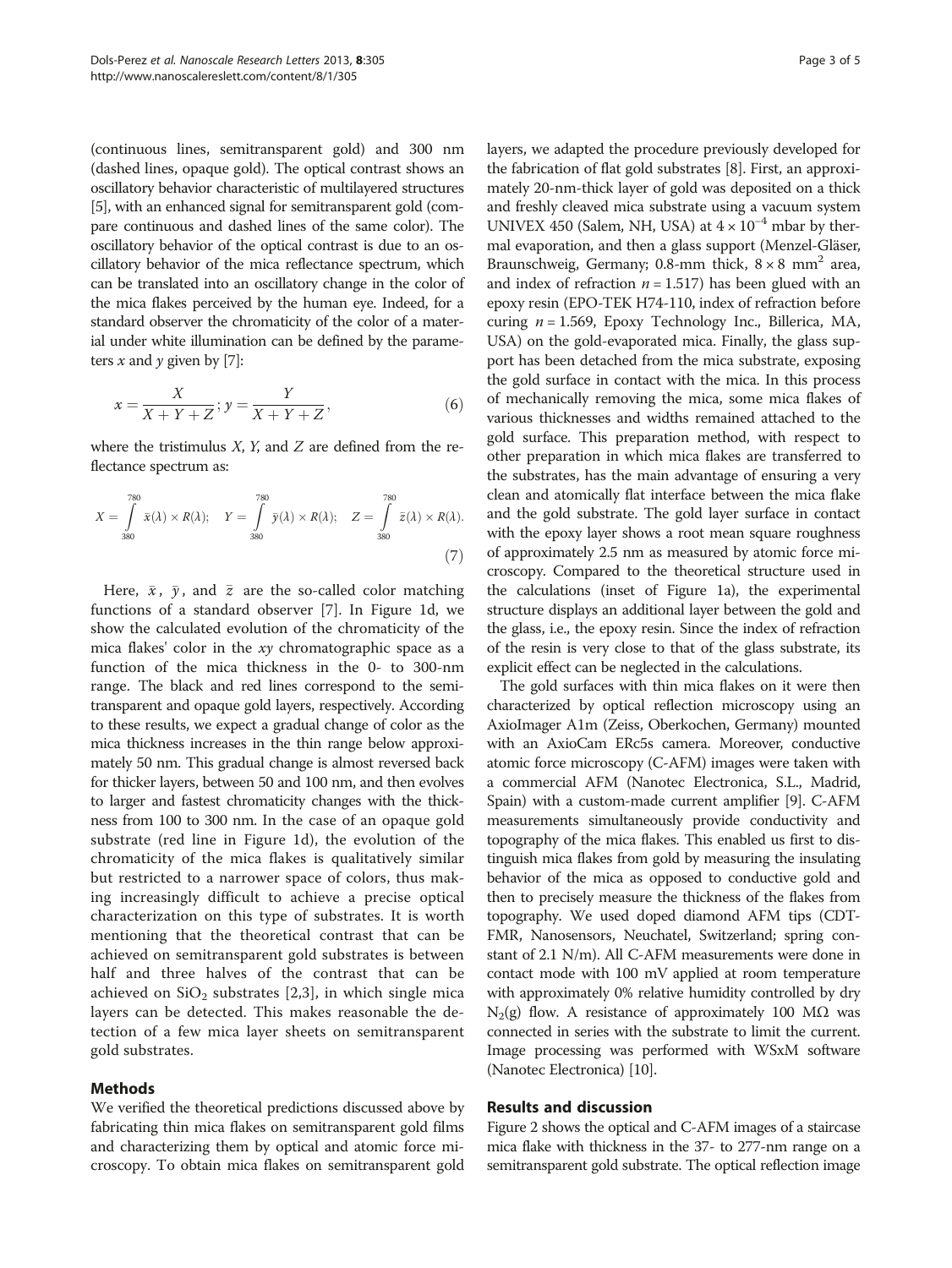<span id="page-3-0"></span>

(Figure 2a) clearly shows the presence of the mica flake that displays distinct colors depending on the thickness, as obtained by AFM imaging and profiling (Figure 2b,d). The C-AFM image (Figure 2c) and current profile (Figure 2e) clearly confirm the conductive and insulating behavior of the gold and mica regions, respectively. These results demonstrate that mica flakes can be visualized by optical microscopy directly on gold substrates with a remarkable optical contrast and remarkable dependence of the mica color on the mica thickness. In particular, in the range of thicknesses reported in Figure [1](#page-1-0), the mica exhibits a relatively large color space with increasing sensitivity to the thickness in the 100- to 300-nm range. Furthermore, we note that the specific colors shown by the different mica thicknesses are in quasi-quantitative agreement with the colorimetric results shown in Figure [1](#page-1-0)d.

Figure 3a shows the optical images of three mica flakes of smaller thicknesses (12- to 32-nm range). As before, the thickness and the insulating nature of the mica flakes were measured by C-AFM. An example of topographic and conduction images for the 12-nm-thick flake is shown in Figure 3b, while the topographic profiles of the three flakes are given in Figure 3c. The contrast achieved on the 12-nm-thin mica flakes is high enough to reasonably expect the detection of thinner mica flakes if present on the sample (note that direct



observation from the eyepieces of the optical microscope provides a better contrast as compared to the camera-recorded image. An artificially enhanced contrast image is shown in the inset of Figure 3a in order to show that mica flakes are easily identifiable). Results demonstrate that mica flakes down to a few layers' thickness can be detected on a semitransparent gold substrate by optical microscopy in agreement with the theoretical calculations in Figure [1c](#page-1-0). Furthermore, the evolution of the mica color as a function of the mica thickness in this range of thicknesses (Figure 3d) is gradual and with chromatic values in quasi-quantitative agreement with the theoretical predictions in Figure [1](#page-1-0)d, thus still allowing reasonable thickness estimation.

#### **Conclusions**

In summary, we have shown that thin mica sheets can be optically visualized on gold substrates and that the optical contrast can be greatly enhanced using semitransparent gold layers as compared to using opaque gold substrates. We found that for thick sheets (thickness > 100 nm), the optical color shows a remarkable dependence on the sheet thickness, thus enabling to easily estimate it by optical microscopy. For thinner mica flakes (thickness < 50 nm) the mica colors change